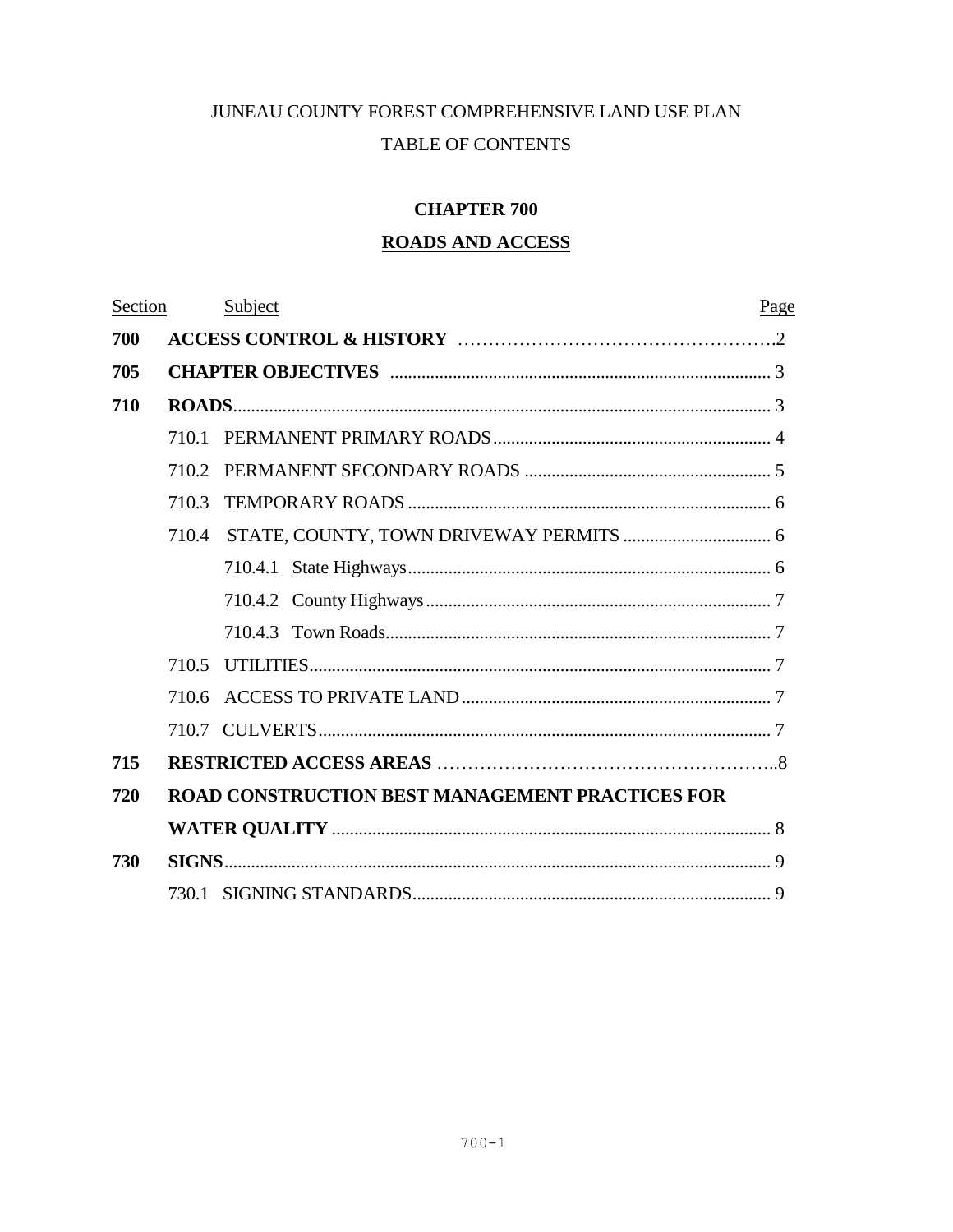### **700 ACCESS CONTROL AND HISTORY**

Resource management, protection activities, recreational uses, and other public uses on the Juneau County Forest require several different types of access. Since the Forest is large and diverse, a broad network of access opportunities have developed over the years. A combination of geography, soils, vegetation, surface waters, seasons of the year, presence/absence of roads or trails, ownership of adjoining lands, and public regulations interact to control access to any part of the Forest.

Many of the existing roads and trails were originally developed as logging roads, forest fire protection lanes, or trails used to reach popular hunting and fishing areas. The locations and standards for these earlier roads were not routinely established by county personnel, nor were they maintained on a regular basis.

Over the years, the road density and frequency of vehicle use on the Forest has increased in response to an expanding number of motorized recreational vehicles and to provide access for our harvest program. Often times, different uses have occurred on the same trails with minimal conflicts. But the diverse demands for, and uses of, the County Forest have reached the point where integrated access management planning is needed.

*User conflict between groups: e.g., snowmobiling versus cross-country skiing; hunting on foot versus use of vehicles for access to game populations.*

*Safety: e.g., pleasure riding of horses on the same trail with ATV vehicle traffic, or hiking.*

*Erosion: soils eroding due to use, or over-use by vehicles without routine maintenance. Damage to access: rutted or impassable roads requiring costly repair by the county or other specific user groups (e.g., ATV/UTV Club).*

*Litter: depositing garbage and waste on the Forest.*

*Over-utilization of a resource; e.g. reduced availability of trophy-sized deer, excessive harvest of ruffed grouse along trails, overharvest of bobcat.*

*Crowding: e.g. complaints from hunters about intensified competition for traditional*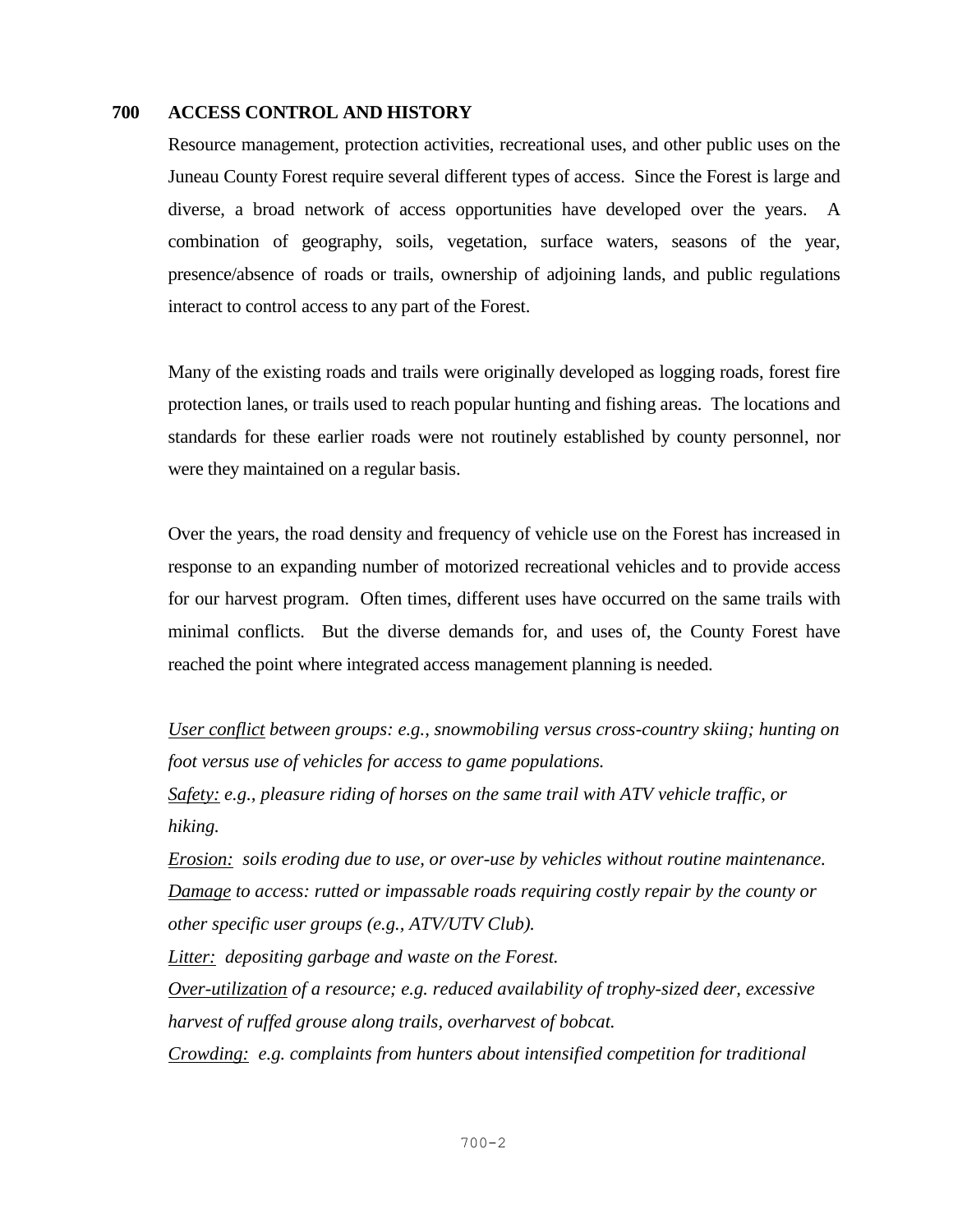*hunting areas as a result of better access.* 

*Fires: e.g. increased exposure of the resource to forest fire occurrence. Endangered species management: e.g. high road densities conflict with timber wolf recovery, eagle and osprey nest disturbance.* 

*Invasive species: e.g. introduction of invasive exotic species along travel routes. Developmental trends: e.g. preservation of the County Forest solitude by limiting access versus development of high intensity use by additional roads and unlimited access. Road placement: e.g. some roads should be closed for improper location and evaluated for replacement.*

# **705 CHAPTER OBJECTIVES**

- 1. Provide direction to the committee and resource managers in order to maintain a network of roads and trails on the County Forest. This will meet the needs for resource management and protection activities, as well as provide public access for recreation opportunities.
- 2. Identify the distribution, density, and types of roads and uses of roads and trails needed to establish a safe and efficient transportation and recreation system that complements the economic, environmental, and social interest in the County Forest.
- 3. Identify the existing and future County Forest roads eligible for transportation aids under s.86.315(1), Wis. Stats.
- 4. Identify areas on the County Forest where the access is limited or restricted.
- 5. Identify the provisions and criteria that will be policy when addressing management issues on the County Forest.

### **710 ROADS**

Juneau County Forest staff will oversee the construction and maintenance of all roads within the County Forest. These roads may be constructed and maintained by the Juneau County Forestry Department personnel and equipment, private contractors working under contract or the direction of the county, or other public resource agencies.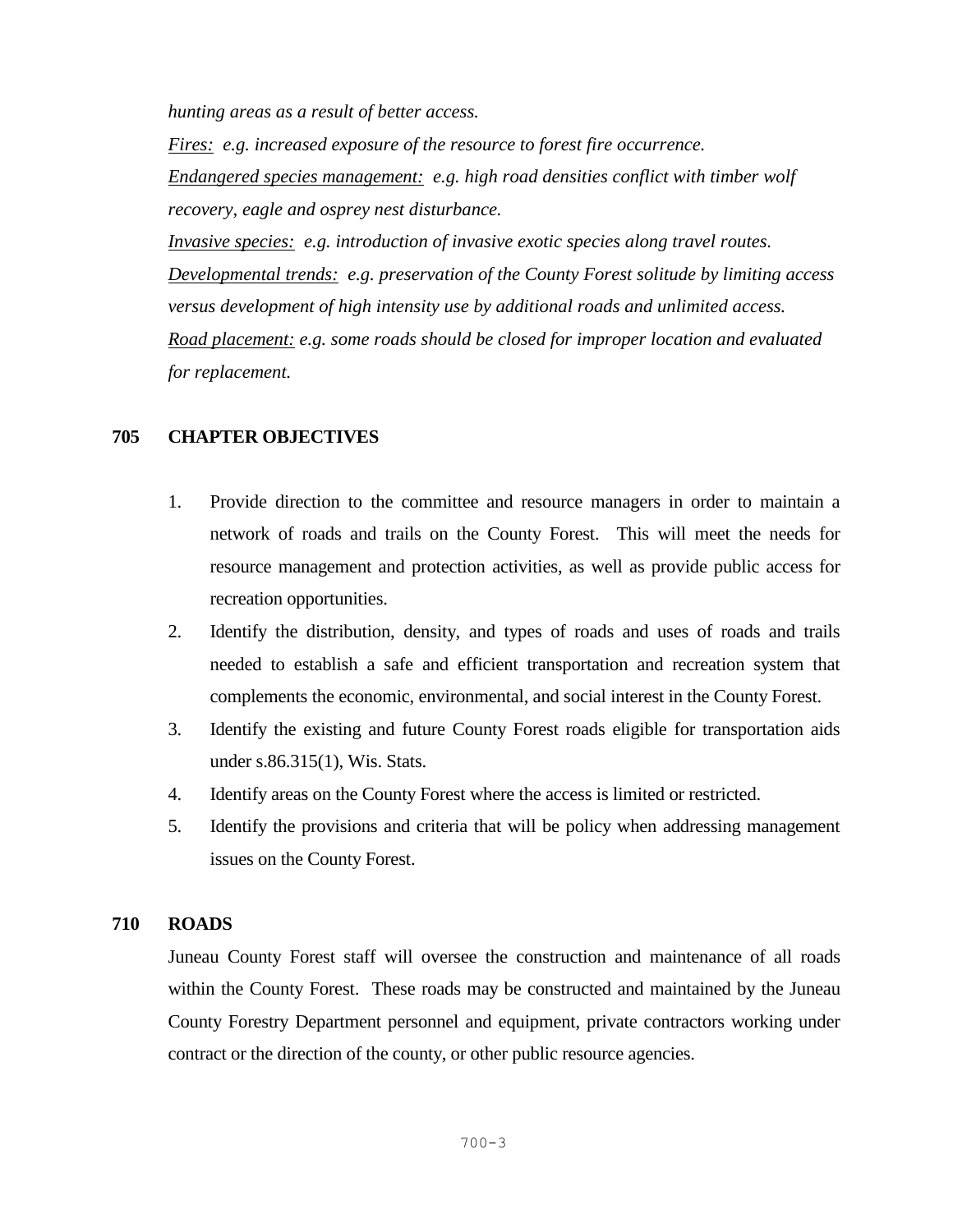The specifications for road construction and maintenance will vary with the frequency, duration, and planned use of each road. Three major types of roads occur on the Forest: permanent primary roads; permanent secondary roads, and temporary roads*.* 

New road establishment should consider information identifying areas with sensitive soils or severe slopes that have the potential for adverse water quality impacts from land management practices. County staff can work with local DNR forest hydrologists to develop site-specific measures where appropriate and to follow all required permitting processes when applicable.

The forest should have enough roads to provide sufficient access, without degrading water resources, while still maintaining recreational experience. Program evaluation of road infrastructure will continuously occur.

### 710.1 PERMANENT PRIMARY FOREST ROADS (County Forest Roads)

These roads are the primary roads accessing the County Forest. They are designed, constructed, and maintained for year-round use. These roads serve as essential access corridors for multiple use management. Some of these roads are graveled and routinely graded. Vehicle use may be restricted at various times of the year to minimize physical damage to the road or for safety reasons.

Forest roads in this category qualify for the County Forest Road Aids program. Qualifying roads in this program must meet minimum design standards set by WI Statute Section 86.315 (4) (a) and 86.315 (3) and administered by WI DOT. A yearly aid payment is used to maintain and improve these certified public roads. The following table lists the roads currently certified under s. 86.31(1), Wis. Stats.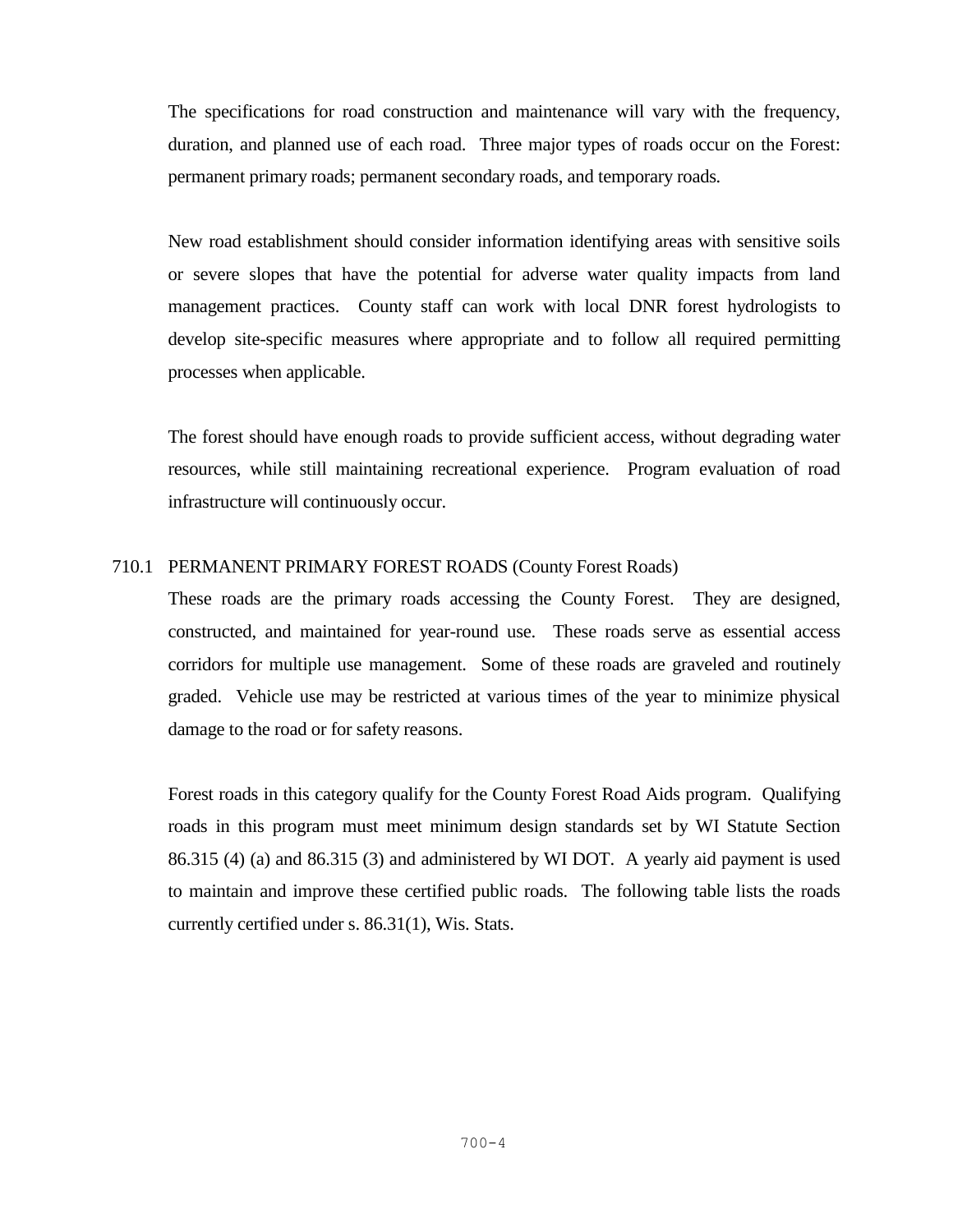| <b>TOWNSHIP</b> | <b>SECTION</b>      | <b>LENGTH</b> | <b>ROAD NAME/COMMENTS</b>  |
|-----------------|---------------------|---------------|----------------------------|
|                 |                     | (MI)          |                            |
| Armenia         | 22, 27 & 34-20N-4E; | 3.25          | Armenia County Forest Road |
|                 | 3-19N-4E            |               |                            |
| Cutler          | 25 & 26-18N-2E      | 1.39          | Highline Road              |
| Necedah         | 30-18N-3E           | 0.95          | Highline Road              |
| <b>TOTALS</b>   |                     | 5.59 Miles    |                            |

# JUNEAU COUNTY CURRENT WDOT CERTIFIED

These permanent primary roads will be maintained and remain open to public use. There are no current plans to propose additional permanent primary roads within the County Forest. Current maps of the WDOT Certified County Forest Roads can be found in appendix 1020.4.

# 710.2 PERMANENT SECONDARY ROADS

These roads often serve a variety of uses including forest management, fire protection, and recreation. These roads are maintained as part of a permanent road system but are often narrower than permanent primary roads and are built and maintained to lower standards. Some of these roads are designed for use only when the ground is frozen or firm.

Some roads in this category are located in areas on the Forest where motor vehicle use is limited or restricted. In these instances the roads will be blocked by a gate and/or signed as restricted from motorized vehicle use.

In instances where motorized traffic is restricted, vehicle access will only be authorized for planned management activities, fire protection, and in cases where motorized handicapped access has been approved. Foot traffic is allowed on all roads.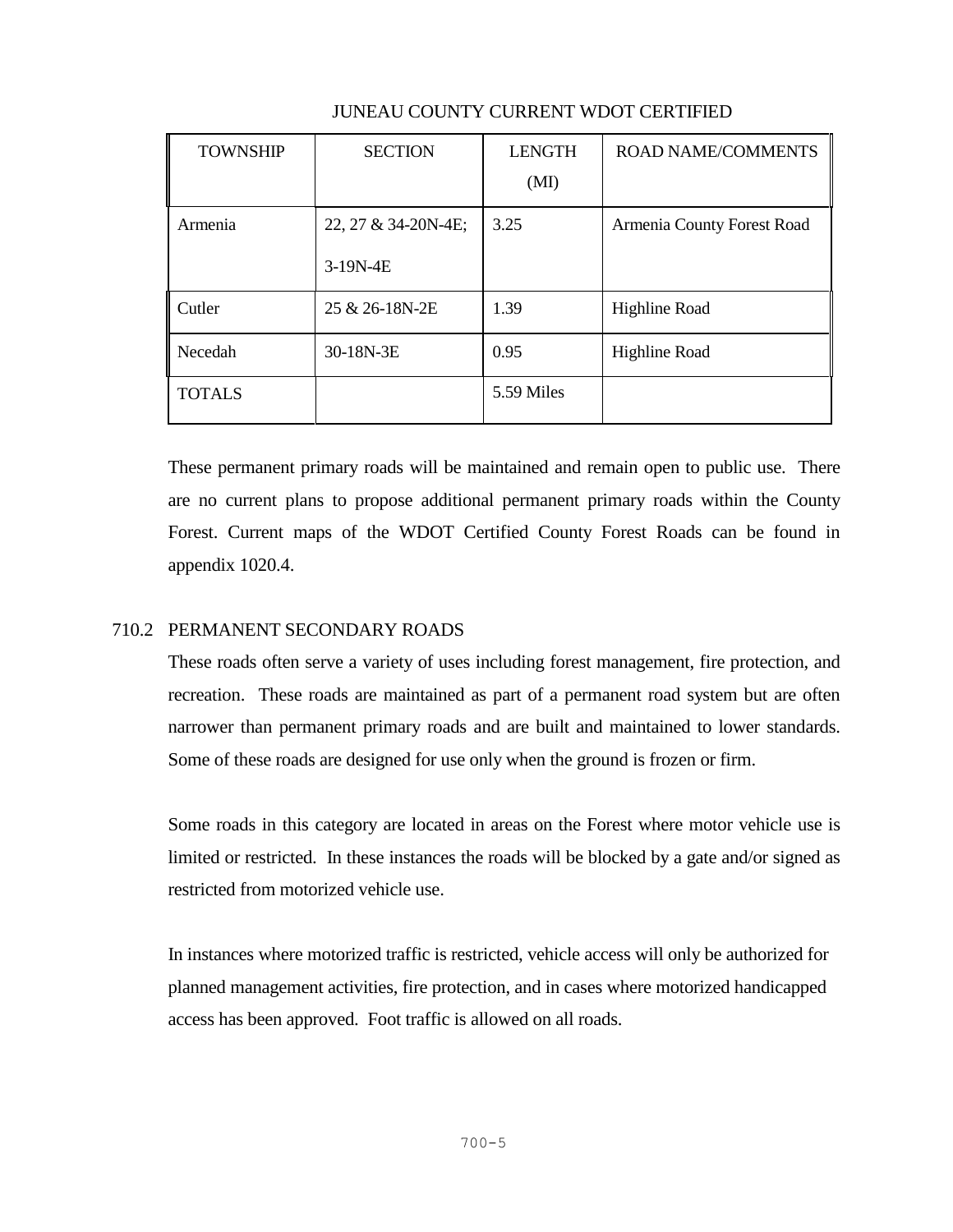#### 710.3 TEMPORARY ROADS

Many of the roads on the Forest fall into this classification. These roads are designed and constructed for short-term use for a specific project; often for timber harvest access. These roads are used only for a short duration and when the activity is done, the temporary road is closed. These roads are naturally or artificially revegetated and closed by use of earthen berms/bunkers or other physical barriers. In some cases, roads are completely closed with slash and debris to prevent future use and to encourage natural regeneration of trees.

Temporary roads on existing and past sales will be considered for closure. Reasons will include protection of perpetually wet soils, human safety, and prevention of illegal dumping.

The need for new temporary roads will be evaluated on a case-by-case basis. Road locations will be included in designing timber harvests. Consideration will be given to the objectives within each County Forest unit, existing road density, potential use, and soil type.

Temporary Forest access roads that no longer serve a beneficial purpose and add to illegal dumping, illegal trespass, excessive rutting damage, invasive species, or other forest health risk will be considered for abandonment. The Forest Administrator will recommend abandonment of such forest access roads to the Land, Forestry, Parks and Zoning Committee.

### 710.4 STATE, COUNTY, TOWN DRIVEWAY PERMITS

#### 710.4.1 State Highways

Wisconsin DOT generally requires permits for permanent and temporary driveways on State highways. The County should track and retain permit records and work with local DOT officials for access.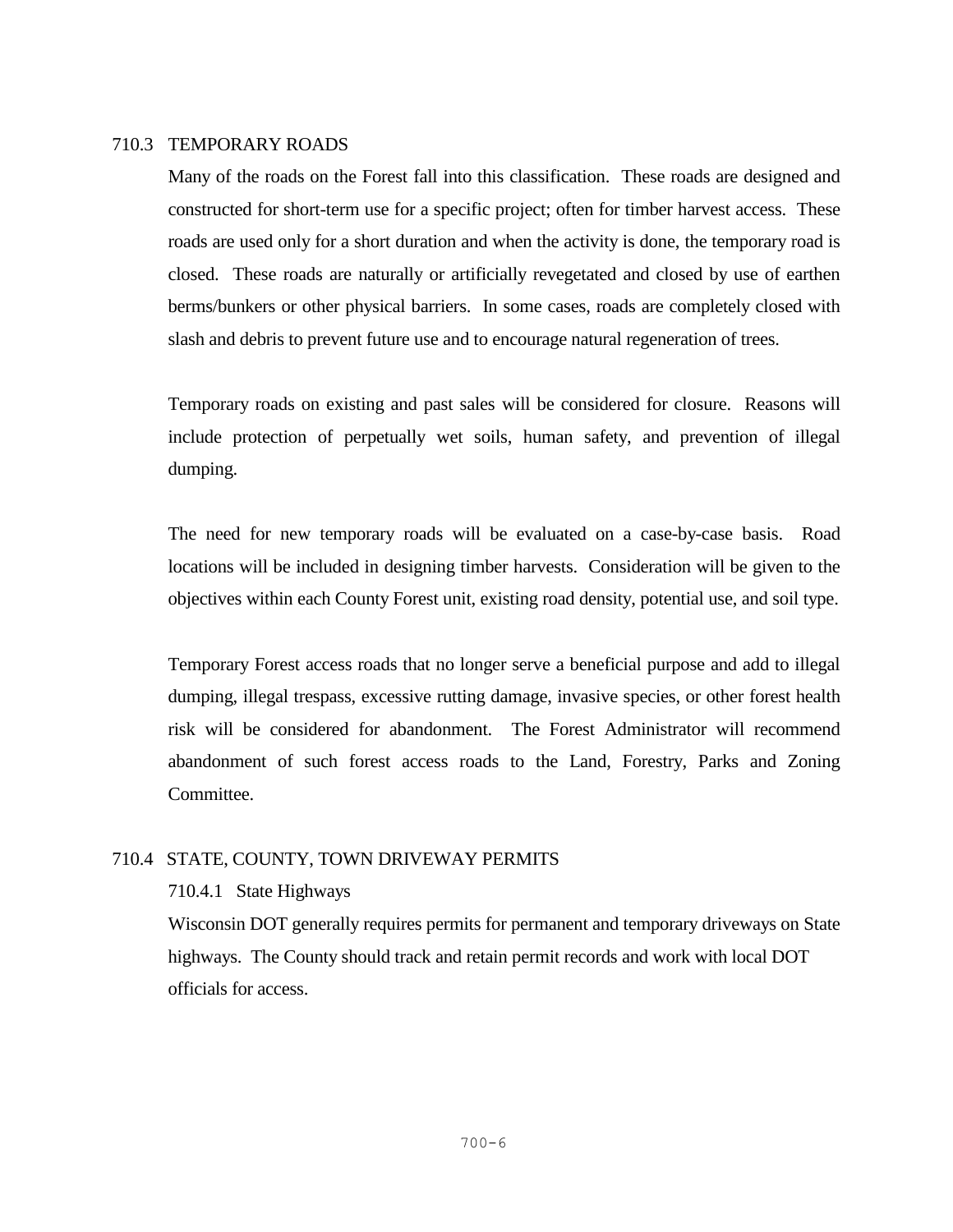### 710.4.2 County Highways

When new access points are needed from a County Highway, the Forestry Department will work with the County Highway Department and Highway Committee for approval and placement of new access points.

## 710.4.3 Town Roads

The Forestry Department will consult with the individual townships for new access points off of town roads when needed. Existing access points will be used as much as possible to limit the need to construct new access points.

# 710.5 UTILITIES

Access of the County Forest for utility reasons is covered under Chapter 500, section 520.5

# 710.6 ACCESS TO PRIVATE LAND

Access for private property can be found in Chapter 500 section 520.6

# 710.7 CULVERTS

In many cases culverts are needed in all three classifications of roads that are on the County Forest when dealing with drainages, wetlands and stream crossings. Some of these are temporarily placed culverts that are used during a specific project then removed, while others are permanent structures.

In all instances, culverts should be placed according to required DNR permitting procedures and should follow BMP's for culverts that can be found in chapters 4 and 5 of the WI BMP's for Water Quality PUB FR-093 2010.

Routine maintenance of these structures should also be completed to make sure structures are adequately working. The county may want to consider documenting the location of culverts on the forest and provide a list of the culverts that should be routinely checked.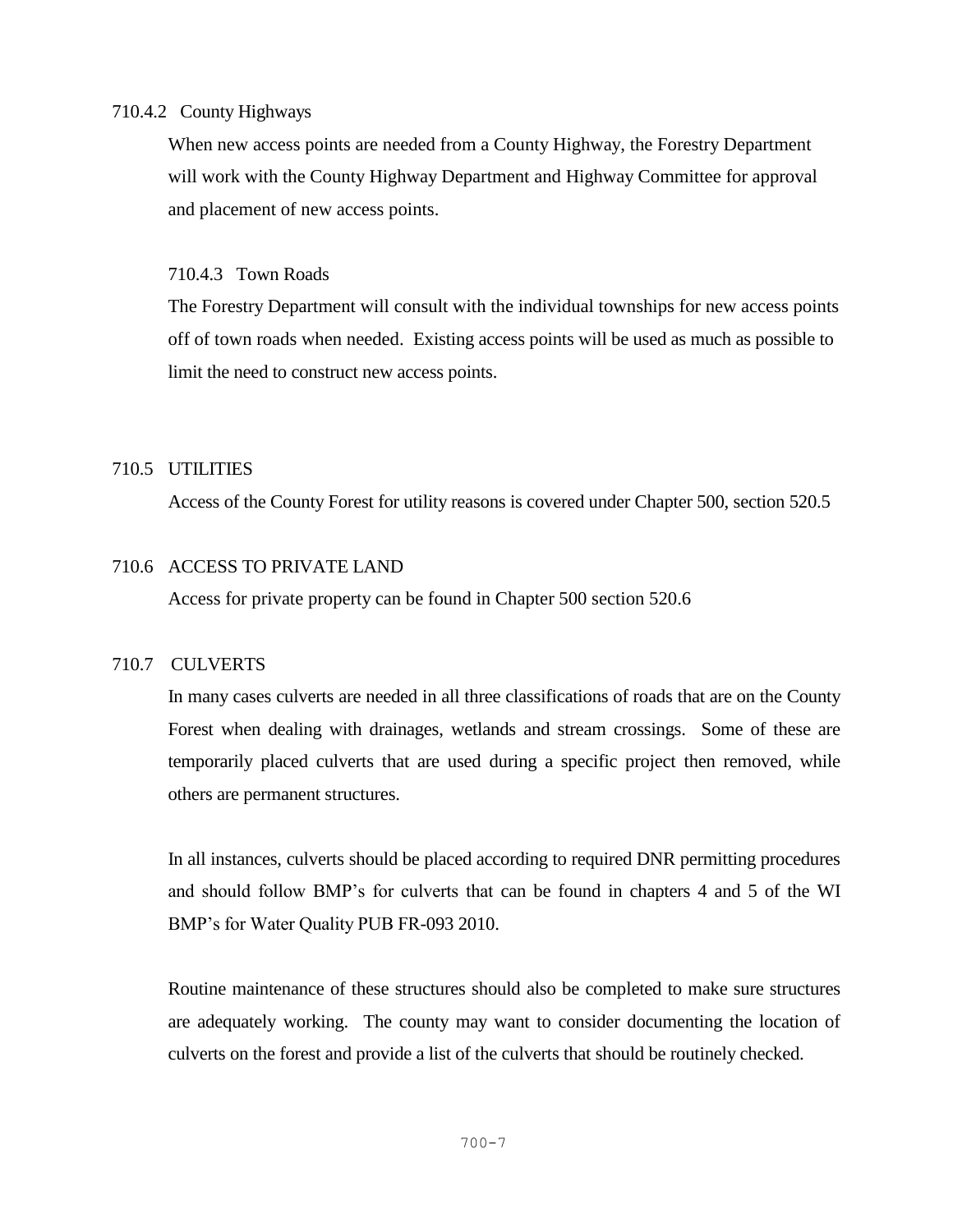#### **715 RESTRICTED ACCESS AREAS**

In addition to providing trails for motorized vehicle use, the Forest may also provide designated areas where motorized equipment is not permitted unless during specific periods or authorized by the Committee. The principal intent of these areas is to prevent environmental damage to sensitive areas, protect historical or archeological sites, protect endangered and threatened species, provide for human safety and provide areas for quiet, secluded recreation. Certain portions of the following areas have been designated as restricted access areas on the Juneau County Forest:

Bass Hollow Recreation Area: Seven Mile Creek Township – 295 acres Blueberry Trail Area: Cutler Township – 685 acres Yellow River Special Use Area: Finley Township – 876 acres

The motorized restriction in the Bass Hollow Recreation Area is due to steepness of the terrain, narrow trail width and frequent wet conditions. The Blueberry Trail Area and Yellow River Special Use Area is restricted to motorized vehicles due to persistent wet conditions and standing water most the year outside of winter. Managing motorized trails in these areas would be unsustainable and cost prohibitive. Winter snowmobile use is permitted on the Blueberry Trail and Yellow River Special Use Area. Maps of Bass Hollow Recreation Area, Blue Berry Trail and the Yellow River Special Use Area are located in Appendix 1000.

# **720 ROAD CONSTRUCTION BEST MANAGEMENT PRACTICES FOR WATER QUALITY**

The layout and construction of any new road or trail situated on the County Forest shall adhere to *Wisconsin's Best Management Practices for Water Quality* (PUB-FR-093-95). This access management plan addresses the need and diversity level of forest roads and trails within the County Forest. The BMP Manual provides guidelines for road construction. Soil disturbance activities in highly erodible soil areas may require mitigating measures in excess of those currently listed in the Best Management Practices manual PUB-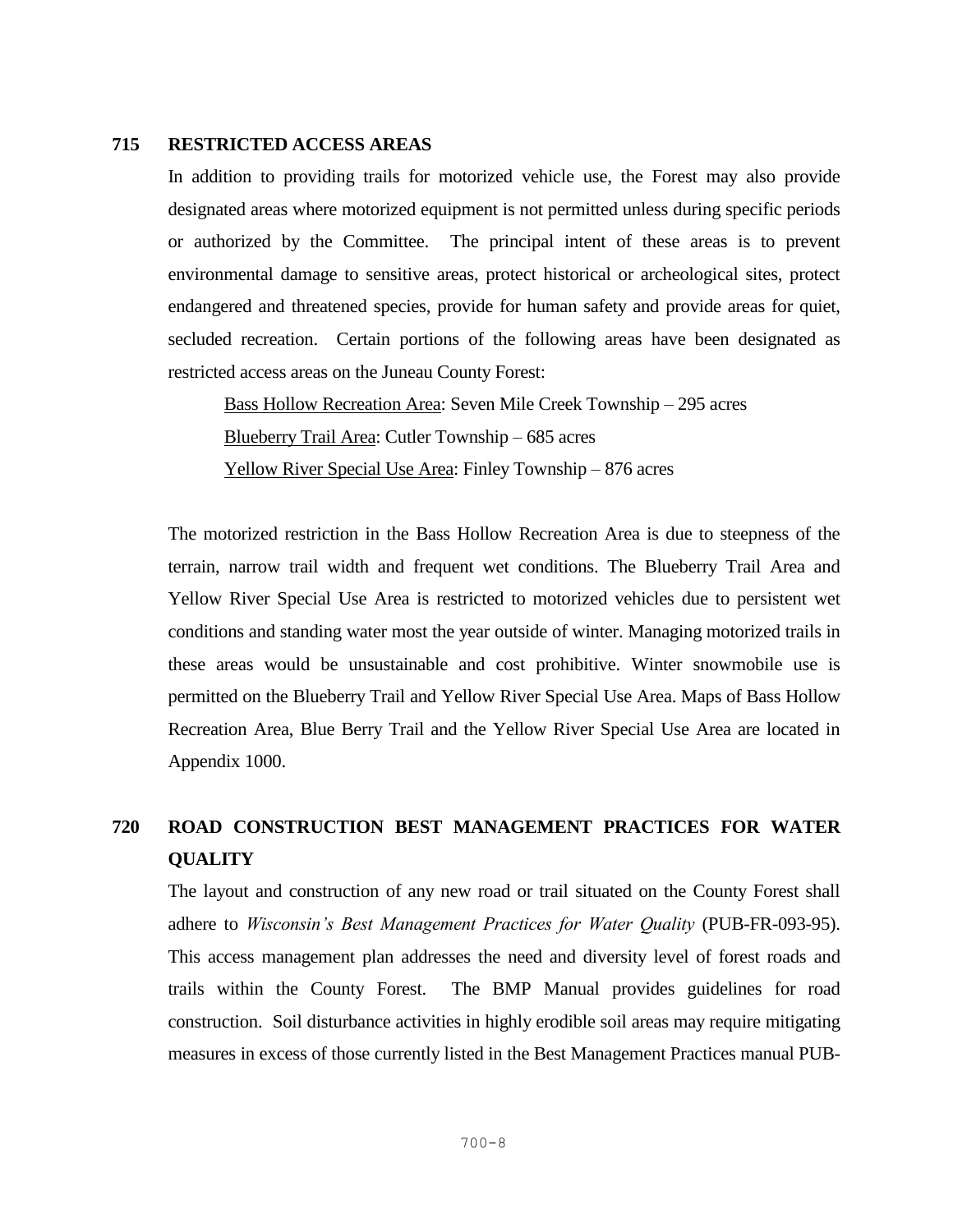FR-093-2010. Wider buffers, sediment control structures and water diversion techniques will be used as appropriate in these sensitive areas.

# **730 SIGNS**

Signs on the County Forest will be used discreetly to perform and function with minimal disruption to the multiple uses of the Forest. Private signs promoting personal, commercial or political objectives will not be permitted. Signs erected by the county for management purposes or by non-profit recreational trail groups will be as follows:

- 1. Informational Type Signs
	- A. Interpretive Signs to educate the general public about forest management practices.
	- B. Public Land Signs to identify the land as Juneau County Forest property.
	- C. Trail Markers to provide direction and safety to trail users.
	- D. Scientific, Historical or Geological Markers to identify points of interest.
	- E. Recreational Facility Markers to identify park entrances, etc.
	- F. Directional Markers.
- 2. Regulatory Type Signs to regulate the use of the Forest in specific areas.

### 730.1 SIGNING STANDARDS

To assure that signs will serve a purpose without damaging aesthetics, the following standards will be maintained:

- 1. All signs will be mounted on treated wood posts (preferably) or steel posts.
- 2. Routed wood signs will be used wherever practical. Aluminum signs with reflective sheeting will be used when needed for safety and visibility at night.
- 3. Signs placed on snowmobile/ATV trails must conform to state standards and be approved by the committee.
- 4. All authorized signs shall be protected by ordinance from being damaged,